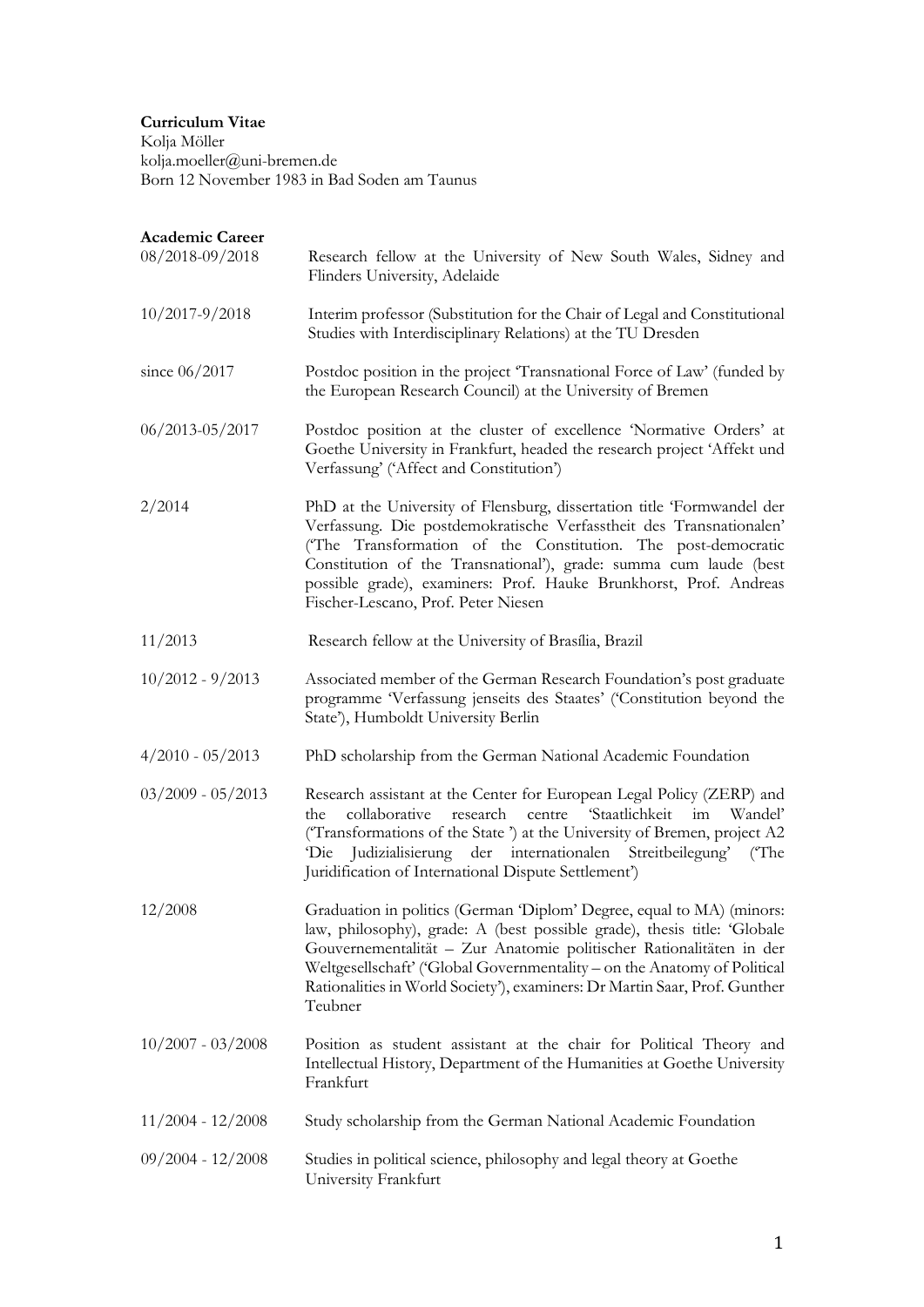2003 Abitur certificate at Taunusschule Königstein (grade point average: A, best possible grade), subsequently alternative service until 7/2004

# **Publications**

# **Monographs**

Probleme des Populismus ('Problems of Populism'), under contract with Wagenbach-Verlag, Berlin.

Formwandel der Verfassung. Die postdemokratische Verfasstheit des Transnationalen ('The Transformation of the Constitution. The post-democratic Constitution of the Transnational'), Bielefeld 2015.

*Reviews: Kritische Justiz 1/2016; Portal für Politikwissenschaft: www.pw-portal.de 26.5.2016; Neue Politische Literatur 2/2016; Zeitschrift für außerschulische Bildung 4/2016; Studies in Social and Political Thought, 1/2016; Revista Direito&Praxis 1/2017; Zeitschrift für philosophische Literatur 3/2017*

Der Kampf um globale soziale Rechte. Zart wäre das Gröbste ('The Fight for Global Social Rights. The Gentler the Coarser') (co-authored with Andreas Fischer-Lescano), Berlin 2012 (also published by the Federal Agency for Civic Eduation (BPB), Bonn 2013, Portuguese translation: O delicado seria o mais grosseiro. Luta pelos Direitos Sociais Globais, Lumen Iuris/Sao Paolo 2017).

*Reviews: taz 23.6.2012; Frankfurter Rundschau 20.3.2012; Deutschlandradio Kultur 19.7.2012; Momentum Quarterly 1/4 2012; Süddeutsche Zeitung 4.12.2012; Recht und Politik 4/2014*

#### **Collected Volumes**

\*Transnationalisation of Social Rights (co-authored with Andreas Fischer-Lescano), Cambridge 2016.

*Reviews: European Journal of Social Security 3/2017*

Systemtheorie und Gesellschaftskritik. Perspektiven der Kritischen Systemtheorie ('Systems Theory and Social Critique') (co-edited with Jasmin Siri), Bielefeld 2016. *Reviews: Archiv für Sozialgeschichte 57/2017*

\*Special focus issue 'Kritische Theorie und Systemtheorie' ('Critical Theory and Systems Theory') in the journal 'Soziale Systeme' (2/2016, co-edited with Jasmin Siri).

# **Articles and Book Chapters**

# **2018**

\*Constituent and Destituent Power beyond the State, in: Transnational Legal Theory 1/2018, 1- 23.

\*Populism, Democracy and Popular Sovereignty, in: Philosophical Inquiry 1-2/2018, 14-36.

Die Reflexivität populistischer Politikformen ('The Reflexivity of Populist Forms of Politics'), in: Johan Horst/Hannah Franzki: Kritik der subjektiven Rechte, Berlin/Mohr-Siebeck, forthcoming

Drohung und Verfahren. Zur Prozeduralisierung demokratischer Willensbildung ('Threat and Procedure. On the Proceduralisation of Democratic Will-Formation'), in: Tatjana Sheplyakova (ed.), Prozeduralisierung des Rechts, Berlin/Mohr-Siebeck, forthcoming

#### **2017**

\*The Red Polybius: Otto Bauer's Theory of the Democratic Republic, in: Studies in Social and Political Thought 2017, 76-104 (revised German version: Otto Bauers Theorie der demokratischen Republik, in: Thilo Scholle/Michael Krätke (ed.): Das Staatsverständnis des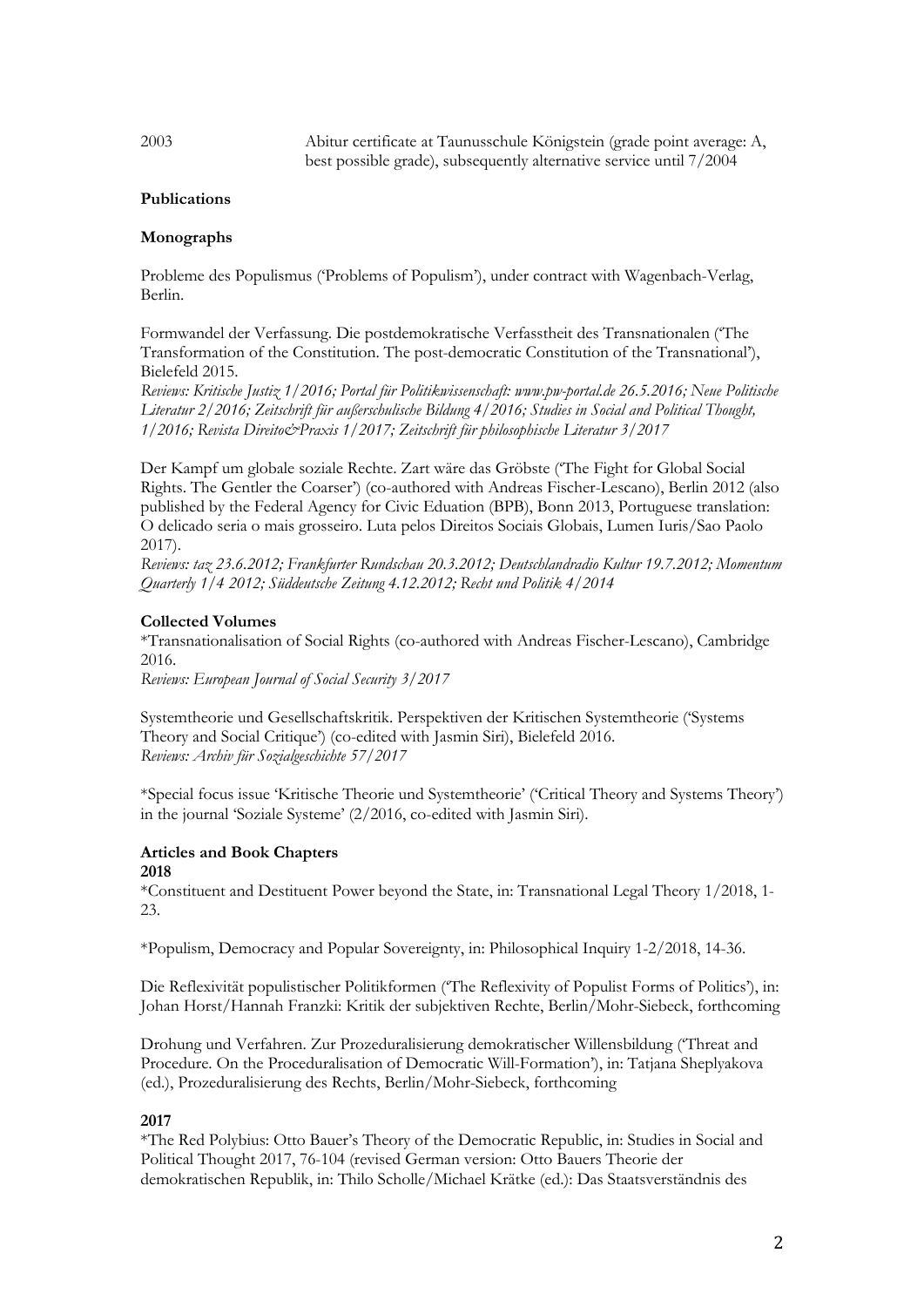Austromarxismus, Baden-Baden, forthcoming)

\*Invocatio populi. Demokratischer und autoritärer Populismus ('Invocatio populi. Democratic and Authoritarian Populism'), in: Dirk Jörke/Oliver Nachtwey: Das Volk gegen die (liberale) Demokratie? Die Krise der Repräsentation und neue populistische Herausforderungen, Leviathan Berliner-Zeitschrift für Sozialwissenschaft, special edition 2017, 246-267.

Konstituierende als destituierende Macht. Zur Entgrenzung und Transnationalisierung in der Lehre vom pouvoir constituant ('Constituent as Destituent Power. On the Dissolution of Boundaries and Transnationalisation in the *pouvoir constituant* Doctrine'), in: Nele Kortendiek/Marina Martinez Mateo (ed.): Grenze und Demokratie – Praktiken der Schließung und Überschreitung, Frankfurt/New York 2017, 200-225.

Revolutionäre Reform? – Auf der Suche nach einer europäischen Verfassungspolitik ('Revolutionary Reform? – Searching for a European Constitutional Politics'), in: Alex Demirovic/Mario Candeias (ed.): Demokratie in der EU, Berlin, 251-265

# **2016**

\*Funktionale Differenzierung und strukturelle Gewalt ('Functional Differentiation and Structural Violence'), in: Soziale Systeme. Zeitschrift für soziologische Theorie 2/2016, 257-279.

\*Einleitung in den Heftschwerpunkt ('Introduction to the issue's special focus') (co-authored with Jasmin Siri), in: Soziale Systeme 2/2016, 223-226.

\*A Critical Theory of Transnational Regimes. Creeping Managerialism and the Quest for a Destituent Power, in: Kerstin Blome/Andreas Fischer-Lescano/Hannah Franzki/Nora Markard/Stefan Oeter (ed.): Contested Collisions. Interdisciplinary Inquiries into Norm Fragmentation in World Society, Cambridge University Press 2016, 255-280.

Das Ganze der konstituierenden Macht. Zur politischen Soziologie verfassungsgebender Gewalt ('The Whole of Constituent Power. On the Political Sociology of Constituent Power'), in: Jasmin Siri/Kolja Möller (ed.): Systemtheorie und Gesellschaftskritik. Perspektiven der Kritischen Systemtheorie, Bielefeld 2016, 39-56.

Wie beobachten? Was tun? Perspektiven der Kritischen Systemtheorie ('How to Observe? What to do? Perspectives of Critical System Theory') (co-authored with Jasmin Siri), in: Jasmin Siri/Kolja Möller (ed.): Systemtheorie und Gesellschaftskritik. Perspektiven der Kritischen Systemtheorie, Bielefeld 2016, 7-18.

\*The Struggle for Transnational Social Rights, in: Andreas Fischer-Lescano/Kolja Möller (Hg.): Transnationalisation of Social Rights, Cambridge 2016, 11-47 (co-authored with Andreas Fischer-Lescano, english and revised edition of "Der Kampf um globale soziale Rechte").

\*Introduction (co-authored with Andreas Fischer-Lescano), in: Andreas Fischer-Lescano/Kolja Möller (ed.): Transnationalisation of Social Rights, Cambridge 2016, 1-7.

Herrschen und Regieren. Zur Doppelstruktur konstituierender Macht ('Ruling and Governing. On the Dual Structure of Constituent Power'), in: Thore Prien (ed.): Der Staat im Empire. Zum Staatsverständnis des Postoperaismus, Baden-Baden 2016, 93-114.

#### **2015**

\*Formwandel des Konstitutionalismus. Zum Verhältnis von Postdemokratie und Verfassungsbildung jenseits des Staates ('The Transformation of Constitutionalism. On the Relation between Post-democracy and Constitutionalism beyond the State'), in: Archiv für Rechts- und Sozialphilosophie 3/2015, 270-289 (reprint in: Oliver Eberl/David Salomon (ed.): Perspektiven sozialer Demokratie in der Postdemokratie, Wiesbaden 2016).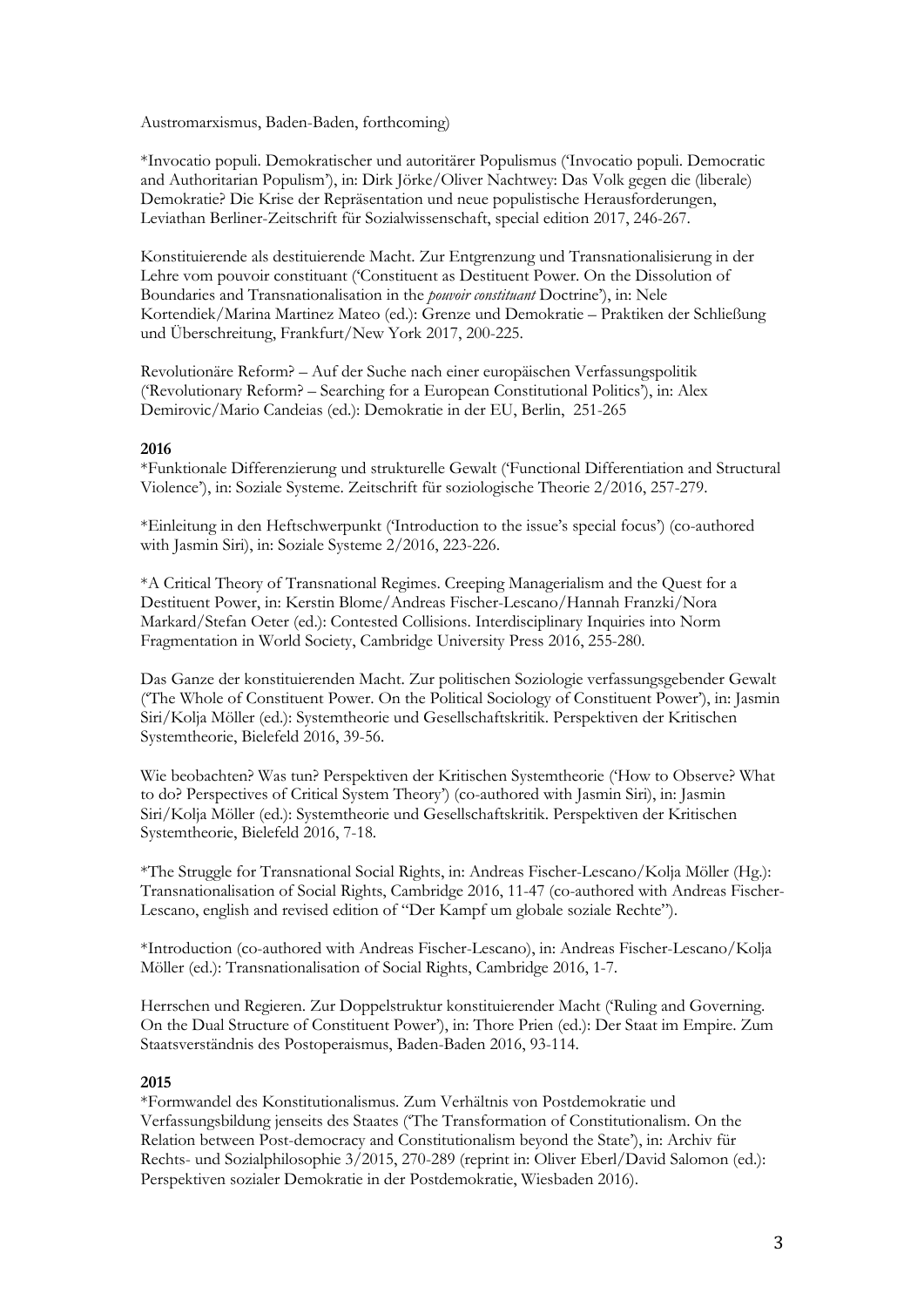Mensch, Institution, Revolution. Zur Politik der Menschenrechte ('People, Institution, Revolution. On the Politics of Human Rights') (co-authored with Francesca Raimondi), in: Forschungsjournal Neue Soziale Bewegungen 4/2015, 38-46.

From the Ventotene Manifesto to Postdemocratic Constitutionalism. A Reconstructive Approach to Europe's Social Dimension, in: Hauke Brunkhorst/Charlotte Gaitanides/Gerd Grözinger (ed.): Europe at a Crossroad. From Currency Union to Political and Economic Governance?, Baden-Baden 2015, 228-246.

Rechtskritik und Systemtheorie ('Legal Critique and Systems Theory'), in: Albert Scherr (ed.): Systemtheorie und Differenzierungstheorie als Kritik. Perspektiven im Anschluss an Niklas Luhmann, Beltz-Juventa, 186-210 (Portuguese version: Crítica do Direito e Teoria dos Sistemas, in: Tempo Social, revista sociologica da USP 27/2, 129-152).

# **2014**

Postdemokratie als Verfassungsproblem. Zur Bedeutung globaler sozialer Rechte ('Postdemocracy as a Constitutional Problem. On the Significance of Global Social Rights'), in: Forschungsjournal Neue Soziale Bewegungen, 1/2014, 45-53.

Die Europäische Sozialunion ('The European Social Union'), in: Ulrike Liebert/Jana Wolff (ed.), Interdisziplinäre Europastudien, Wiesbaden 2014, 291-307.

# **2013**

Rechtspolitik für ein soziales und demokratisches Europa ('Legal Policy for a Social and Democratic Europe') (co-authored with Andreas Fischer-Lescano), in: Sonja Buckel et al. (ed.), Solidarisches EUropa, Hamburg 2013, 158-164.

Subalterne Konstitutionalisierung. Zur Verfassung von Evolution und Revolution in der Weltgesellschaft ('Subaltern Constitutionalisation. On the Constitution of Evolution and Revolution in Global Society'), in: Marc Amstutz/Andreas Fischer-Lescano (ed.): Kritische Systemtheorie – Zur Evolution einer normativen Theorie, Bielefeld 2013, 173-191.

Die Logik einer kapitalistischen Welt? Die Transformation der Sicherheitsarchitektur in der Perspektive der kritischen internationalen politischen Ökonomie ('The Logic of a Capitalist World? The Transformation of the Security Structure from the Perspective of International Political Economy'), in: Andreas Fischer-Lescano/Peter Mayer (ed.): Die Transformation von Recht und Politik globaler Sicherheit. Entwicklungstendenzen und Interpretationen, Frankfurt am Main 2013, 245-274.

Vom marktliberalen zum sozialen Europa ('From a Free-Market Europe towards a Social Europe') (co-authored with Andreas Fischer-Lescano), in: Das Argument – Zeitschrift für Philosophie und Sozialwissenschaften 1/2 2013, 228-239.

# **2012**

Soziale Rechtspolitik in Europa ('On Social Legal Policy in Europe') (co-authored with Andreas Fischer-Lescano), Internationale Politikanalyse, Friedrich Ebert-Stiftung 2012.

Die Verfassung als Hybrid ('The Constitution as a Hybrid'), in: Andreas Fischer-Lescano/Joachim Perels/Thilo Scholle (ed.), Der Staat der Klassengesellschaft. Rechts- und Sozialstaatlichkeit bei Wolfgang Abendroth, Baden Baden 2012, 257-272.

Die globale soziale Frage ('The Global Social Question') (co-authored with Andreas Fischer-Lescano), in: Blätter für deutsche und internationale Politik 7/2012, 45-54.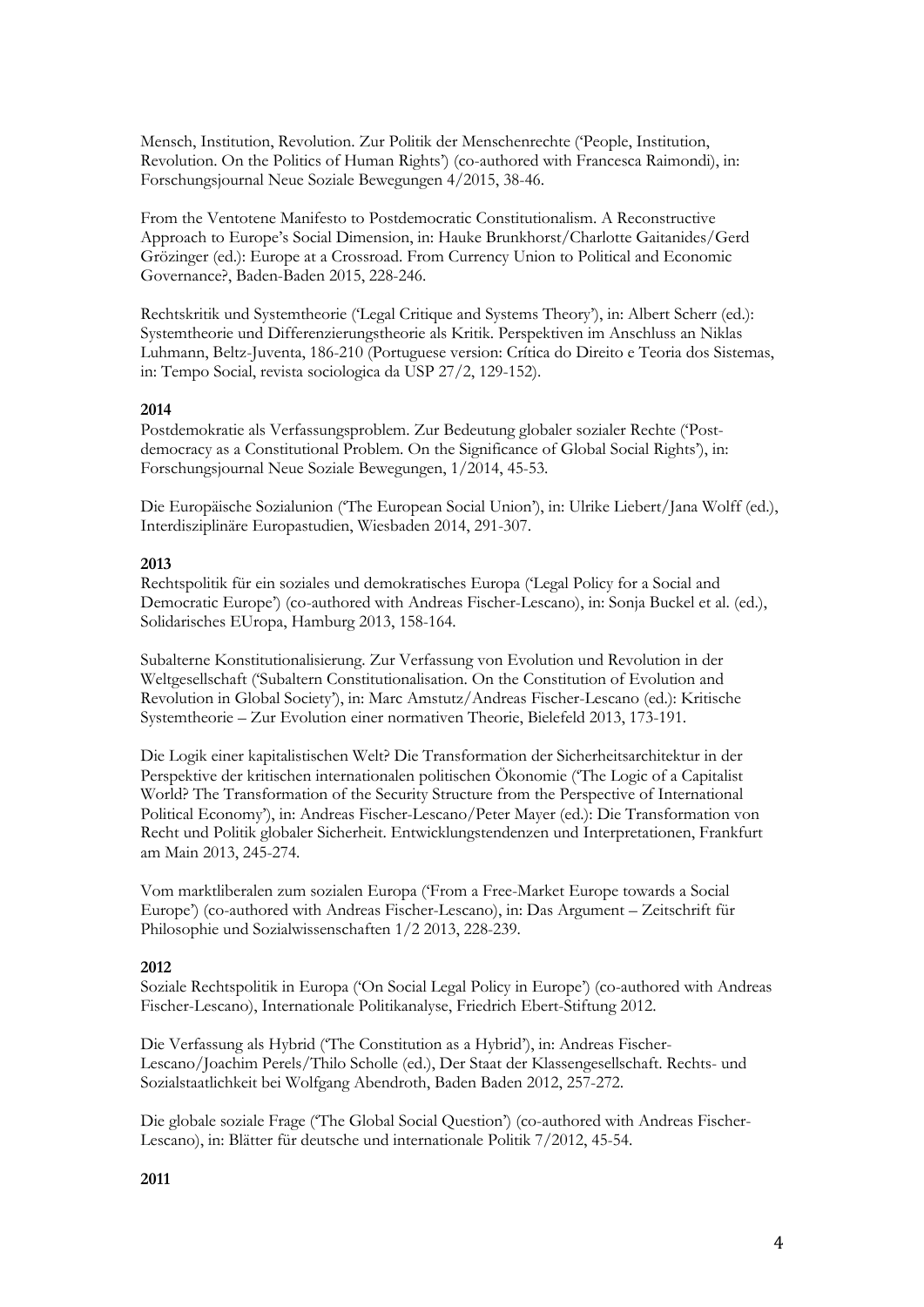Is Michel Foucault a Polanyian? Michel Foucault's Analysis of Governmentality and the Social Embeddedness of Market Societies, in: Christian Joerges/Tommi Ralli (ed.), After Globalization - New Patterns of Conflict, Oslo 2011, 371-393.

Struggles for Law: Global Social Rights as an Alternative to Financial Market Capitalism, in: Alberto Febbrajo/Poul F. Kjaer/Gunther Teubner (ed.), The Financial Crisis in Constitutional Perspective: The Dark Side of Functional Differentiation, Oxford 2011, 305-332.

# **2010**

Globale soziale Rechte. Kämpfe ums Recht im Postneoliberalismus ('Global Social Rights. Struggle for Law in Post-neoliberalism'), in: Juridikum. Zeitschrift für Kritik – Recht – Gesellschaft, 4/2010, 484-499.

European Governmentality or Decentralised Network Governance? The Case of the European Employment Strategy, RECON Online Working Paper 2010/08.

After the Lisbon Ruling: Where is Social Democracy?, in: Andreas Fischer-Lescano/Christian Joerges/Arndt Wonka (ed.): The German Constitutional Court's Lisbon Ruling: Legal and Political Science Perspectives, ZERP-Diskussionspapier 1/2010, 83-91.

# **2009**

Europäische Grundrechte und die Konstitutionalisierung sozialer Demokratie in Europa ('European Basic Rights and the Constitutionalisation of a Social Democracy in Europe') (coauthored with Andreas Fischer-Lescano), in: Andreas Fischer-Lescano/Florian Rödl/Christoph Schmid (ed.), Europäische Gesellschaftsverfassung. Zur Konstitutionalisierung sozialer Ordnung in Europa, Baden-Baden 2009, 353-371.

\*Die europäische Beschäftigungsstrategie: Gouvernementales Wahrheitsregime oder dezentrales Netzwerk-Regieren? ('The European Employment Strategy: A Governmental Truth Regime or Decentralized Network Governance?'), in: Leviathan. Berliner Zeitschrift für Sozialwissenschaft 4/2009, 575-601.

Progressiver Konstitutionalismus oder marktliberale Rechtsstaatlichkeit? Zur Unbestimmtheit der Globalverfassung ('Progressive Constitutionalism or Free-Market based Rule of Law? On the Indeterminacy of a Global Constitution'), in: Kritische Justiz 3/2009, 239-252.

# **2008**

\*Global Assemblages im neuen Konstitutionalismus – rechtstheoretische Probleme der neogramscianischen Internationalen politischen Ökonomie ('Global Assemblages within New Constitutionalism –Theoretical Problems of Neo-Gramscian International Political Economy') (IPÖ), in: Ancilla Iuris (www.anchi.ch) 2008, 44-56.

# **Reviews**

Turkuler Iksiksel, Europe's Functional Constitution, Oxford 2016, in: Constellations. A Journal of Critical and Democratic Theory 4/2017, 652-654.

Philipp Pettit 'Gerechte Freiheit. Ein moralischer Kompass für eine gerechte Welt' in: Neue politische Literatur 2/2016, 356-358

Daniel Loick (2012), Kritik der Souveränität, Frankfurt, in: Kritische Justiz 2/2013, 222-224.

Oliver Eberl (2008), Demokratie und Frieden – Kants Friedensschrift in den Kontroversen der Gegenwart, Baden-Baden, in: Kritische Justiz 3/2011, 360-362.

Wolfgang Abendroth, Gesammelte Schriften Band 2. 1949-1955, edited by Michael Buckmiller/Joachim Perels/Uli Schöler (2008), Hannover, in: Kritische Justiz 3/2010, 365-367.